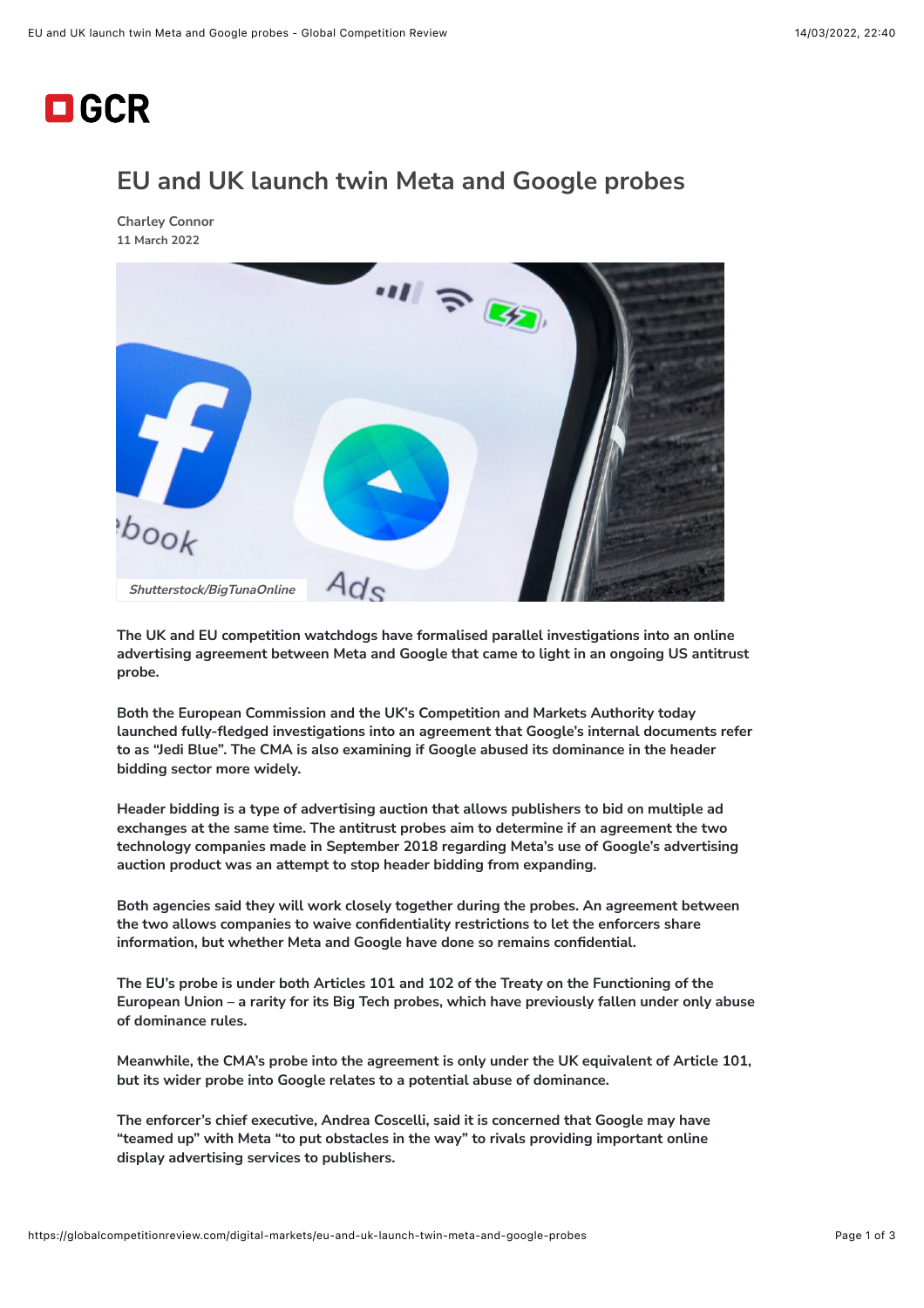**The CMA is also investigating Google's conduct in relation to header bidding services more generally to see if the company gained an unfair advantage over competitors that tried to provide a similar service to its own.**

**Coscelli added that the CMA "will not shy away from scrutinising the behaviour of big tech firms" while it [awaits legislation](https://globalcompetitionreview.com/digital-markets/coscelli-frustrated-lack-of-digital-regulation) to give its recently-formed Digital Markets Unit new powers.**

**EU competition commissioner Margrethe Vestager said that Meta's and Google's conduct, if confirmed, "would restrict and distort competition in the already concentrated ad tech market, to the detriment of rival ad serving technologies, publishers and ultimately consumers."**

**The EU enforcer said it is particularly concerned that the agreement may form part of efforts to exclude ad tech services competing with Google's Open Bidding programme. Like header bidding, this is a form of real-time advertising auctions but is run from the publisher's side through Google's Ad Manager programme.**

**The agreement between Google and Facebook, as Meta was then known, was unearthed by a coalition of US states led by Texas attorney general Ken Paxton that are suing Google under the country's monopolisation law.**

**A New York judge in October [unsealed](https://globalcompetitionreview.com/gcr-usa/digital-markets/texas-says-google-collects-ad-commissions-high-42) vast swathes of the lawsuit, although the states expanded on those allegations one month later in a third amended [complaint.](https://files.lbr.cloud/public/2021-11/Third%20amended%20complaint%20.pdf?VersionId=10SkT7N6MMj8_ManQ5U4PKXI7Ce4JCVg) Google [filed](https://globalcompetitionreview.com/gcr-usa/gafa/google-asks-court-throw-out-texas-led-monopolisation-case) a motion to dismiss the case in January, which is currently pending.**

**The complaints cite multiple internal Google documents that suggest the company granted Facebook a sweetheart deal so it would continue using Open Bidding and not switch to header bidding.**

**The agreement purportedly guaranteed Facebook 90% of auctions, regardless of the number of bids. It also gave the social media company 300 milliseconds to bid compared to the standard 160 milliseconds, and allowed it to view the identity of a large proportion of web users.**

**While they have certain information-sharing agreements with the federal US antitrust agencies, the EU and UK enforcers have no such agreement with their state equivalents. This means they are largely restricted from cooperating with the states as the investigations progress.**

**A Facebook spokesperson said the company is cooperating with the probes. Google did not respond to a request for comment.**

**Thibault Schrepel, an associate professor of law at VU Amsterdam and a faculty affiliate at Stanford University, said Meta and Google will struggle to explain how this agreement, if proven, increases consumer welfare.**

**Demonstrating consumer gain is harder when an anticompetitive agreement is involved than it is in Article 102 cases, he said.**

**Schrepel also noted that Google holds less than 40% of the online advertising market, yet both the commission and the CMA mention a possible abuse of dominance.** 

**He questioned whether this means they will further segment the market or find a separate market for "header bidding services". "If so, they will have to synchronise their findings," he said.**

**Cristina Caffarra, an economist who has been involved with the Texas Attorney General Office complaint since 2019, said "adtech reckoning is long overdue".**